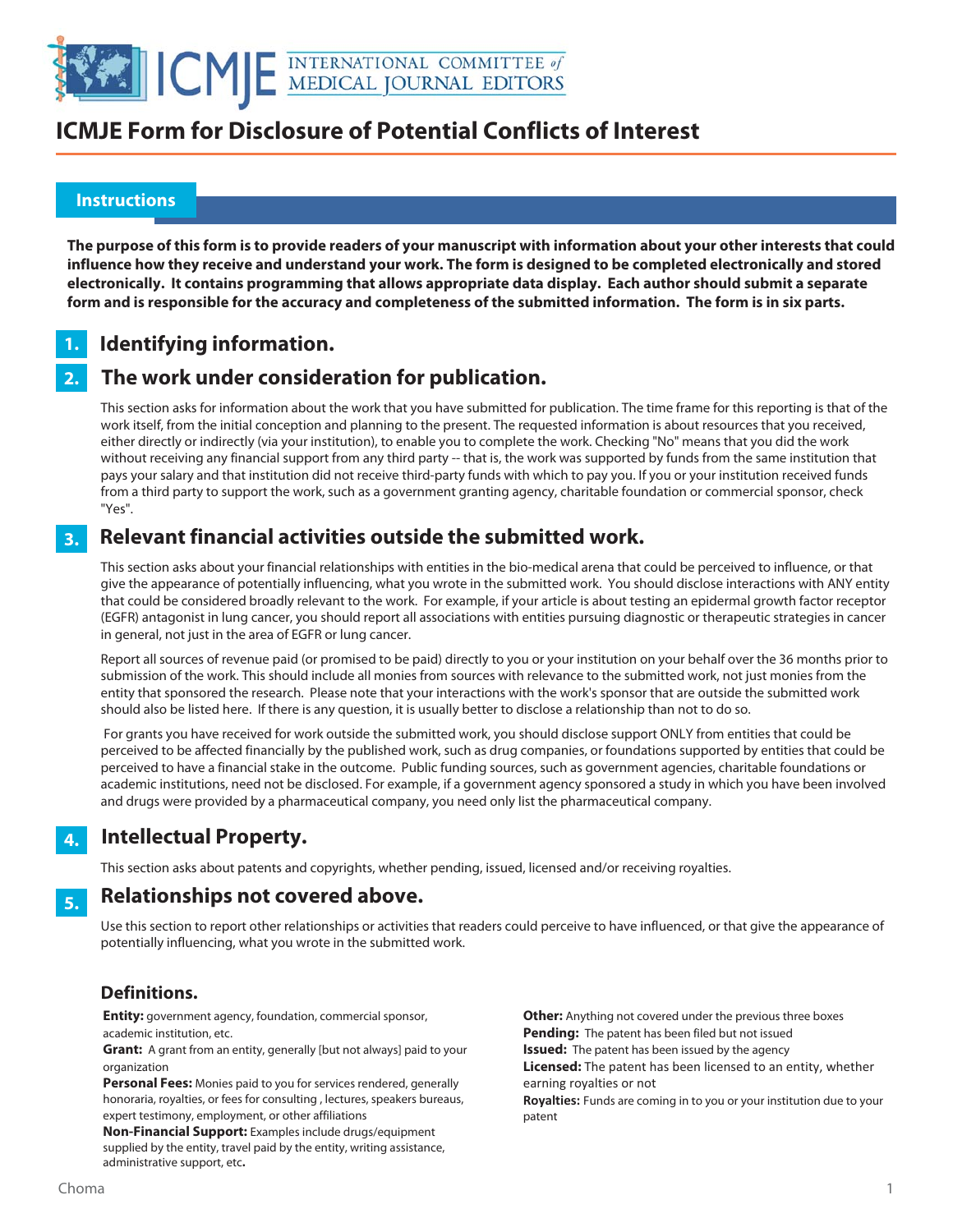

| <b>Section 1.</b><br><b>Identifying Information</b>     |                                 |                             |
|---------------------------------------------------------|---------------------------------|-----------------------------|
| 1. Given Name (First Name)<br>Theodore                  | 2. Surname (Last Name)<br>Choma | 3. Date<br>03-February-2016 |
| 4. Are you the corresponding author?                    | $\sqrt{Y}$<br>l No              |                             |
| 5. Manuscript Title<br>What's New in Spine Surgery 2016 |                                 |                             |
| 6. Manuscript Identifying Number (if you know it)       |                                 |                             |

## **The Work Under Consideration for Publication**

Did you or your institution **at any time** receive payment or services from a third party (government, commercial, private foundation, etc.) for any aspect of the submitted work (including but not limited to grants, data monitoring board, study design, manuscript preparation, statistical analysis, etc.)?

| Are there any relevant conflicts of interest? |  |  | $\sqrt{\gamma}$ | No |
|-----------------------------------------------|--|--|-----------------|----|
|                                               |  |  |                 |    |

| If yes, please fill out the appropriate information below. If you have more than one entity press the "ADD" button to add a row. |
|----------------------------------------------------------------------------------------------------------------------------------|
| Excess rows can be removed by pressing the "X" button.                                                                           |

| <b>Name of Institution/Company</b> | Fees <sup>:</sup> | Grant? Personal Non-Financial Other?<br>Support <sup>5</sup> | <b>Comments</b>                           |  |
|------------------------------------|-------------------|--------------------------------------------------------------|-------------------------------------------|--|
| JBJS                               |                   |                                                              | Honorarium for manuscruipt<br>preparation |  |

## **Relevant financial activities outside the submitted work. Section 3. Relevant financial activities** outside the submitted work.

Place a check in the appropriate boxes in the table to indicate whether you have financial relationships (regardless of amount of compensation) with entities as described in the instructions. Use one line for each entity; add as many lines as you need by clicking the "Add +" box. You should report relationships that were **present during the 36 months prior to publication**.

Are there any relevant conflicts of interest?  $\sqrt{\sqrt{S}}$  Yes  $\Box$  No

If yes, please fill out the appropriate information below.

| <b>Name of Entity</b>        | Fees <sup>:</sup> | Grant? Personal Non-Financial<br>Support <sup>2</sup> | $ _{\mathsf{Other}}? $ | <b>Comments</b>            |  |
|------------------------------|-------------------|-------------------------------------------------------|------------------------|----------------------------|--|
| <b>AOSpine North America</b> |                   |                                                       |                        | Board travel and honoraria |  |
| SRS                          |                   |                                                       |                        | <b>Board travel</b>        |  |
| Stryker Spine                |                   |                                                       |                        | Consulting                 |  |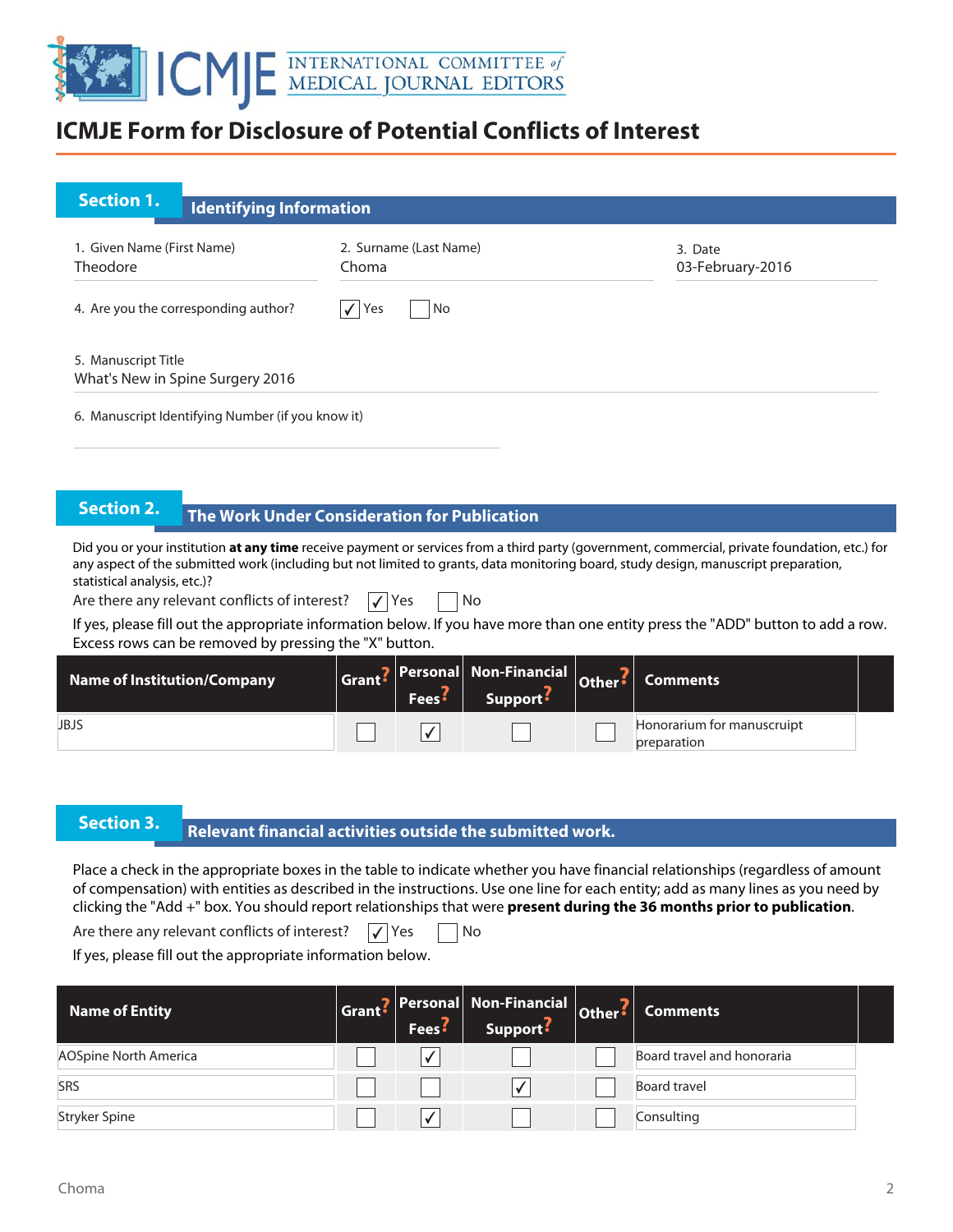

# **Intellectual Property -- Patents & Copyrights**

Do you have any patents, whether planned, pending or issued, broadly relevant to the work?  $\Box$  Yes  $\Box$  No

## **Section 5. Relationships not covered above**

Are there other relationships or activities that readers could perceive to have influenced, or that give the appearance of potentially influencing, what you wrote in the submitted work?

Yes, the following relationships/conditions/circumstances are present (explain below):

 $\sqrt{\ }$  No other relationships/conditions/circumstances that present a potential conflict of interest

At the time of manuscript acceptance, journals will ask authors to confirm and, if necessary, update their disclosure statements. On occasion, journals may ask authors to disclose further information about reported relationships.

### **Section 6. Disclosure Statement**

Based on the above disclosures, this form will automatically generate a disclosure statement, which will appear in the box below.

Dr. Choma reports personal fees from JBJS, during the conduct of the study; personal fees from AOSpine North America, non-financial support from SRS, personal fees from Stryker Spine, outside the submitted work.

### **Evaluation and Feedback**

Please visit http://www.icmje.org/cgi-bin/feedback to provide feedback on your experience with completing this form.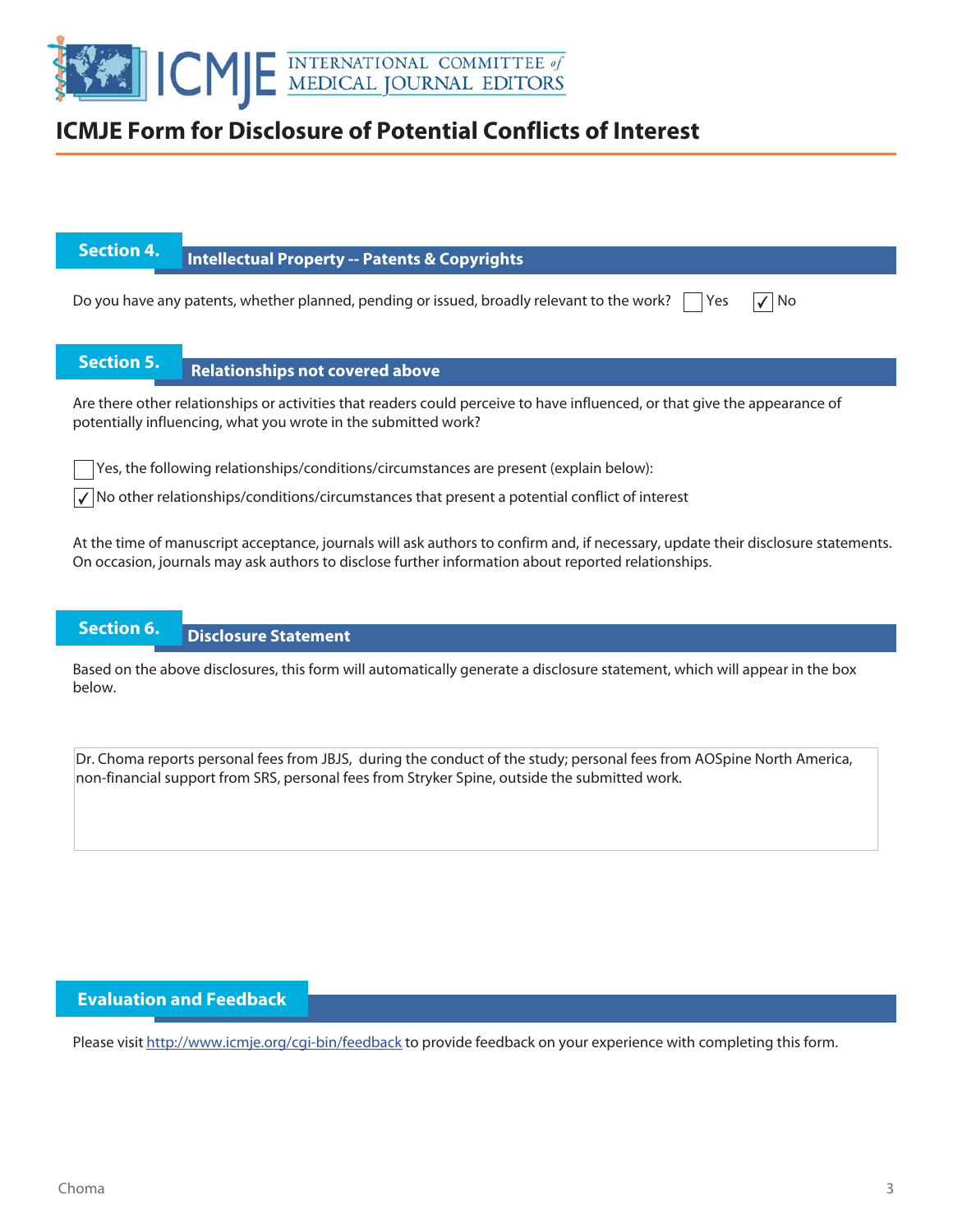

### **Instructions**

 

> **The purpose of this form is to provide readers of your manuscript with information about your other interests that could influence how they receive and understand your work. The form is designed to be completed electronically and stored electronically. It contains programming that allows appropriate data display. Each author should submit a separate form and is responsible for the accuracy and completeness of the submitted information. The form is in six parts.**

### **Identifying information. 1.**

### **The work under consideration for publication. 2.**

This section asks for information about the work that you have submitted for publication. The time frame for this reporting is that of the work itself, from the initial conception and planning to the present. The requested information is about resources that you received, either directly or indirectly (via your institution), to enable you to complete the work. Checking "No" means that you did the work without receiving any financial support from any third party -- that is, the work was supported by funds from the same institution that pays your salary and that institution did not receive third-party funds with which to pay you. If you or your institution received funds from a third party to support the work, such as a government granting agency, charitable foundation or commercial sponsor, check "Yes".

#### **Relevant financial activities outside the submitted work. 3.**

This section asks about your financial relationships with entities in the bio-medical arena that could be perceived to influence, or that give the appearance of potentially influencing, what you wrote in the submitted work. You should disclose interactions with ANY entity that could be considered broadly relevant to the work. For example, if your article is about testing an epidermal growth factor receptor (EGFR) antagonist in lung cancer, you should report all associations with entities pursuing diagnostic or therapeutic strategies in cancer in general, not just in the area of EGFR or lung cancer.

Report all sources of revenue paid (or promised to be paid) directly to you or your institution on your behalf over the 36 months prior to submission of the work. This should include all monies from sources with relevance to the submitted work, not just monies from the entity that sponsored the research. Please note that your interactions with the work's sponsor that are outside the submitted work should also be listed here. If there is any question, it is usually better to disclose a relationship than not to do so.

 For grants you have received for work outside the submitted work, you should disclose support ONLY from entities that could be perceived to be affected financially by the published work, such as drug companies, or foundations supported by entities that could be perceived to have a financial stake in the outcome. Public funding sources, such as government agencies, charitable foundations or academic institutions, need not be disclosed. For example, if a government agency sponsored a study in which you have been involved and drugs were provided by a pharmaceutical company, you need only list the pharmaceutical company.

### **Intellectual Property. 4.**

This section asks about patents and copyrights, whether pending, issued, licensed and/or receiving royalties.

#### **Relationships not covered above. 5.**

Use this section to report other relationships or activities that readers could perceive to have influenced, or that give the appearance of potentially influencing, what you wrote in the submitted work.

### **Definitions.**

**Entity:** government agency, foundation, commercial sponsor, academic institution, etc.

**Grant:** A grant from an entity, generally [but not always] paid to your organization

**Personal Fees:** Monies paid to you for services rendered, generally honoraria, royalties, or fees for consulting , lectures, speakers bureaus, expert testimony, employment, or other affiliations

**Non-Financial Support:** Examples include drugs/equipment supplied by the entity, travel paid by the entity, writing assistance, administrative support, etc**.**

**Other:** Anything not covered under the previous three boxes **Pending:** The patent has been filed but not issued **Issued:** The patent has been issued by the agency **Licensed:** The patent has been licensed to an entity, whether earning royalties or not

**Royalties:** Funds are coming in to you or your institution due to your patent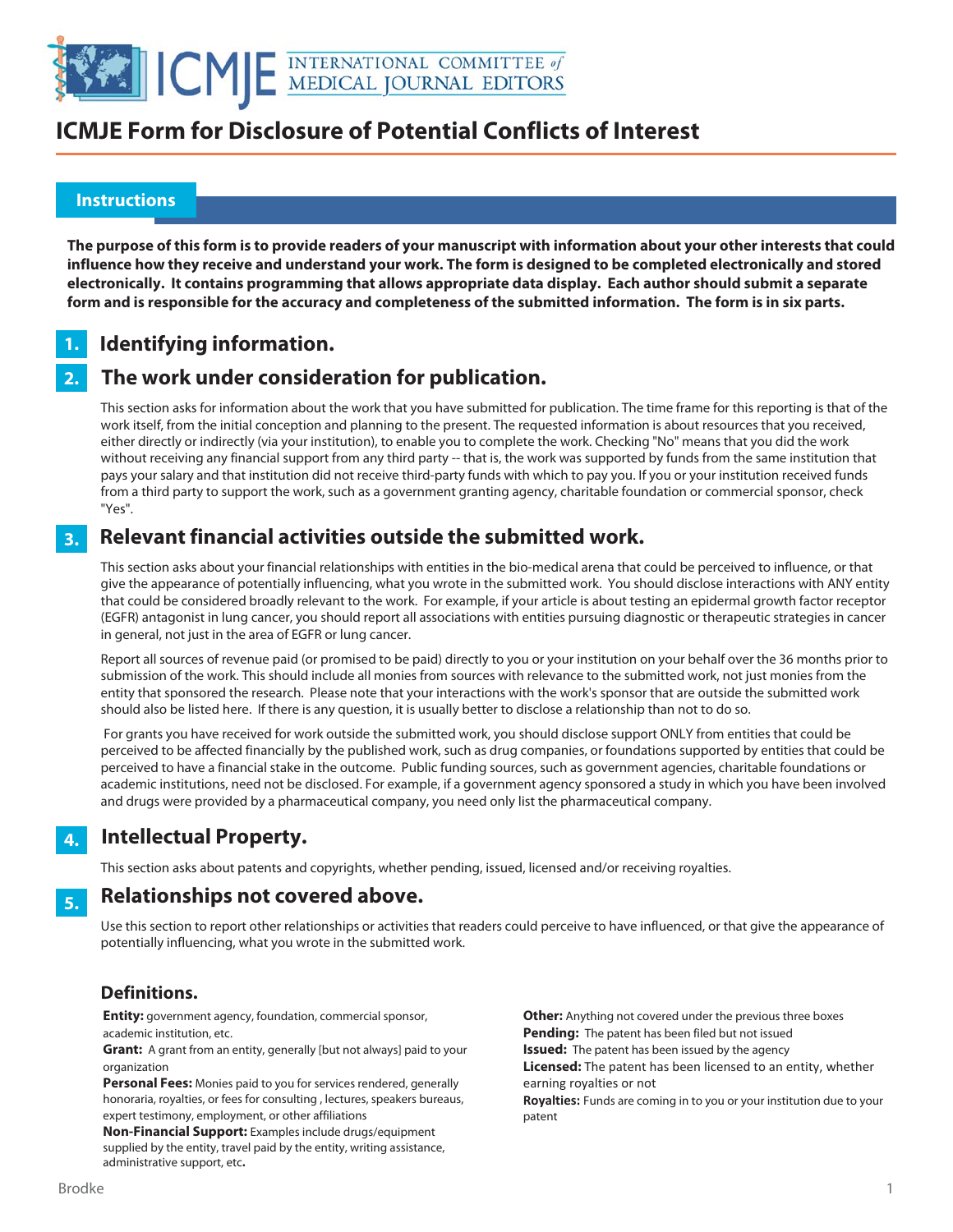

| <b>Section 1.</b>                    | <b>Identifying Information</b>                    |                                         |                                                   |
|--------------------------------------|---------------------------------------------------|-----------------------------------------|---------------------------------------------------|
| 1. Given Name (First Name)<br>Darrel |                                                   | 2. Surname (Last Name)<br><b>Brodke</b> | 3. Date<br>03-February-2016                       |
| 4. Are you the corresponding author? |                                                   | $\sqrt{ N_{0}}$<br>Yes                  | Corresponding Author's Name<br>Theodore Choma, MD |
| 5. Manuscript Title                  | What's New in Spine Surgery JBJS 2016             |                                         |                                                   |
|                                      | 6. Manuscript Identifying Number (if you know it) |                                         |                                                   |

# **The Work Under Consideration for Publication**

Did you or your institution **at any time** receive payment or services from a third party (government, commercial, private foundation, etc.) for any aspect of the submitted work (including but not limited to grants, data monitoring board, study design, manuscript preparation, statistical analysis, etc.)?

Are there any relevant conflicts of interest?  $\Box$  Yes  $\Box$  No

## **Relevant financial activities outside the submitted work. Section 3. Relevant financial activities outset**

Place a check in the appropriate boxes in the table to indicate whether you have financial relationships (regardless of amount of compensation) with entities as described in the instructions. Use one line for each entity; add as many lines as you need by clicking the "Add +" box. You should report relationships that were **present during the 36 months prior to publication**.

Are there any relevant conflicts of interest?  $\sqrt{\ }$  Yes  $\Box$  No

If yes, please fill out the appropriate information below.

| <b>Name of Entity</b> | Grant? | Fees <sup>5</sup> | Personal Non-Financial Other?<br>Support <sup>:</sup> | <b>Comments</b>            |  |
|-----------------------|--------|-------------------|-------------------------------------------------------|----------------------------|--|
| Amedica               |        |                   |                                                       | <b>Product Development</b> |  |
| DePuy Synthes         |        |                   |                                                       | <b>Product Development</b> |  |
| Medtronic             |        |                   |                                                       | <b>Product Development</b> |  |

|  |  | <b>Section 4</b> |
|--|--|------------------|
|  |  |                  |
|  |  |                  |

### **Intellectual Property -- Patents & Copyrights**

Do you have any patents, whether planned, pending or issued, broadly relevant to the work?  $\Box$  Yes  $\Box$  No